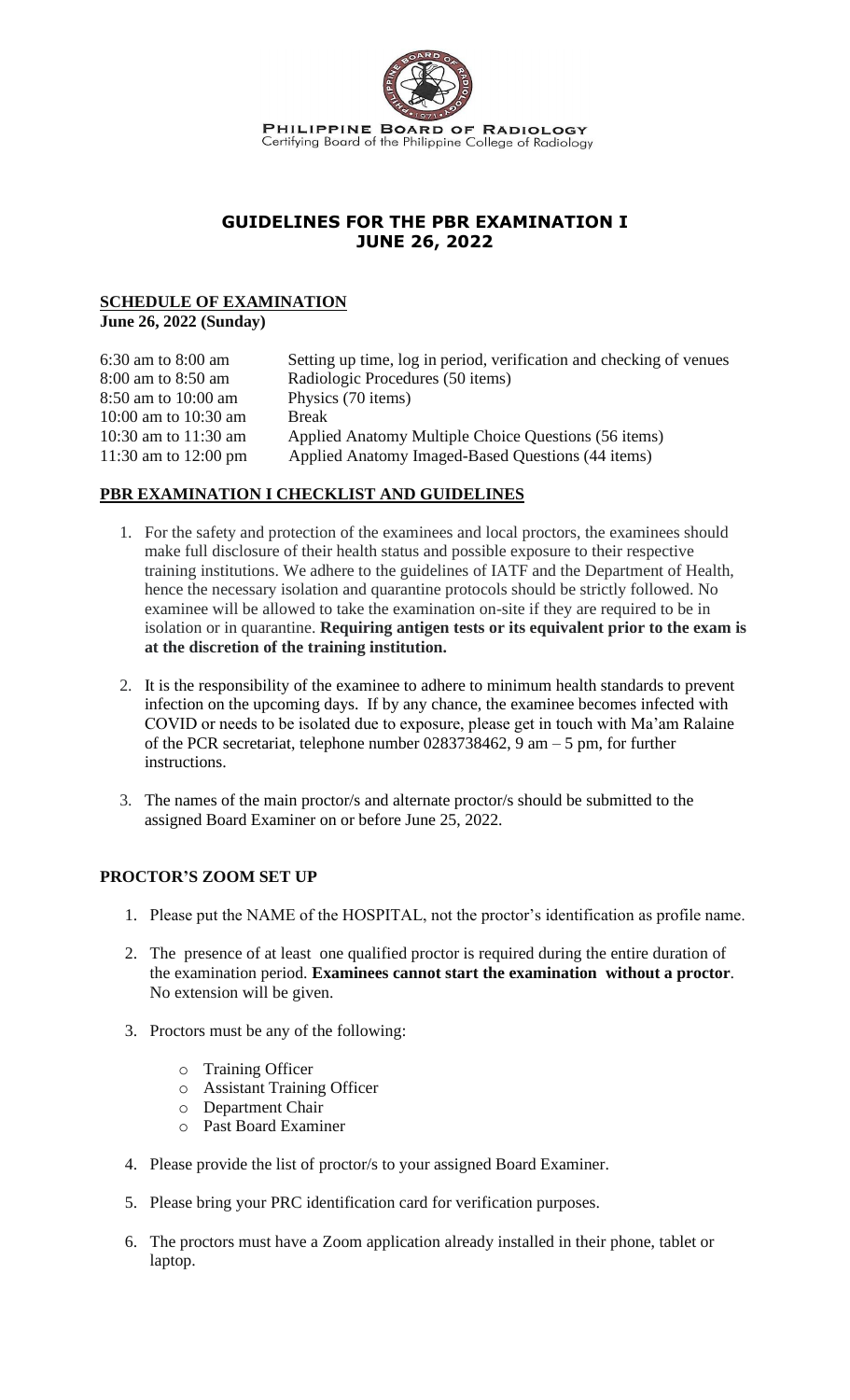

- 7. Their cameras should be positioned in such a way that the whole examination venue is visible with full view of the examinees and proctor without any obstruction. A second and third camera may be required depending on the number of examinees to ensure full coverage of the area and full visibility of the examinees.
- 8. The use of tripods or stands, whichever is applicable, is highly encouraged.
- 9. Mute the microphones during the examination proper.
- 10. Viber groups composed of onsite proctors and an assigned PBR examiner will be created. Announcements regarding the exam will be posted via the viber group.
- 11. The Zoom link for the onsite proctors will be sent to the Viber group created for the onsite proctors and their assigned PBR examiner.

## **EXAMINEES' SET UP**

- 1. Clean the tables. No extra gadgets, unnecessary clutter on or under the table like bags, notebooks and the like, just the laptops and phones with cameras. If the examinee has a third gadget, his/her answers will be invalidated.
- 2. Uninstall VPN app in the laptops. Any detected VPN being used during the exam will disqualify the examinee.
- 3. Please bring your PRC identification cards for verification purposes.

### **CHECKLIST FOR ITEMS ALLOWED ON THE EXAMINEES' TABLE**

- 1. Computer laptop (1)
- 2. Computer mouse (if any)
- 3. Cellphone (1)
- 4. Backup internet source (e.g. p ocket WIFI, USB Dongle)
- 5. Backup power source (power bank)
- 6. Food (only snacks are allowed like sandwich, cookies, candies and small pastries)
- 7. Drinks (water, coffee, tea, juice or soft drink)
- 8. Blank paper and pen or pencil for taking notes

#### **DURING THE EXAMINATION**

- 1. Examinees should put in their CORRECT candidate numbers and passcodes provided in their e-mail.
- 2. Examinees cannot start in advance with the next subject if the subject is not within the scheduled time. Exams are taken in sequence according to the set schedule.
- 3. There will be a one-time emergency retrieval code available to the examinees in case they inadvertently log out of the system.

### **BREAK TIME**

- 1. Break is only allowed during the allotted time.
- 2. During the break , do not log out of the Zoom meeting. If you choose to review, please leave the exam room.
- 3. Examinees must leave behind their scratch papers if they opt to leave the room during the break.